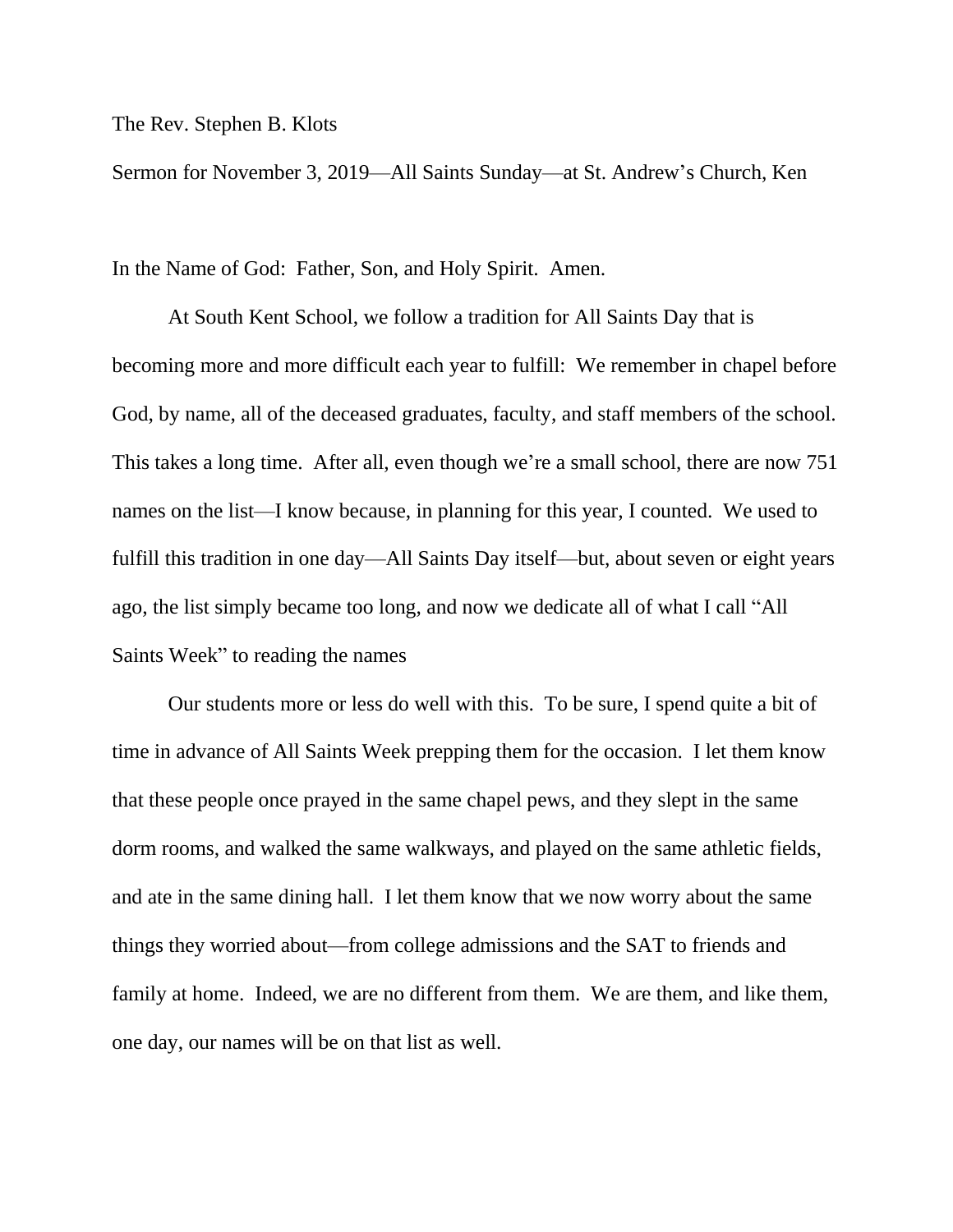It's a daunting thing, reading all the names on the list, but also quite moving, perhaps especially for me, as I hear the names of people I knew—some from long ago, ones even known at this parish, like Charlie Whittemore, a graduate from the Class of 1939 and for years a regular at the 8:30 service here, to the youngest name on the list, a graduate from 2011 by the name of Paul who died this fall from a drug overdose. That was a tough name to read.

The experience this week got me to thinking about our names—what they say about us, and how people know us by them. We have our formal names, we have our common names, and we sometimes even have nicknames. Our names say something about our history, and they suggest something about our relationships. For instance, to most people I am Steve, and that's what my parents call me, but, I have to confess, there were a very few occasions when I was young when my parents addressed me by my full name, perhaps with a note or tone of admonition, as in "Stephen Barrett Klots, stop that right now!" When that happened, they used a different name to express a different relationship with me—that of a concerned or disappointed parent. At South Kent, I am almost always simply called Father, and I don't know how I would react if a student there called me Steve. I don't think it would work because it wouldn't describe the relationship I have with my students.

This experience is not unique to me. My sister Elizabeth is a person of many names. When she was young, she got the nickname Conk—I truly don't know how. Our family now spells that C-o-n-q-u-e-s, but that spelling comes from a town in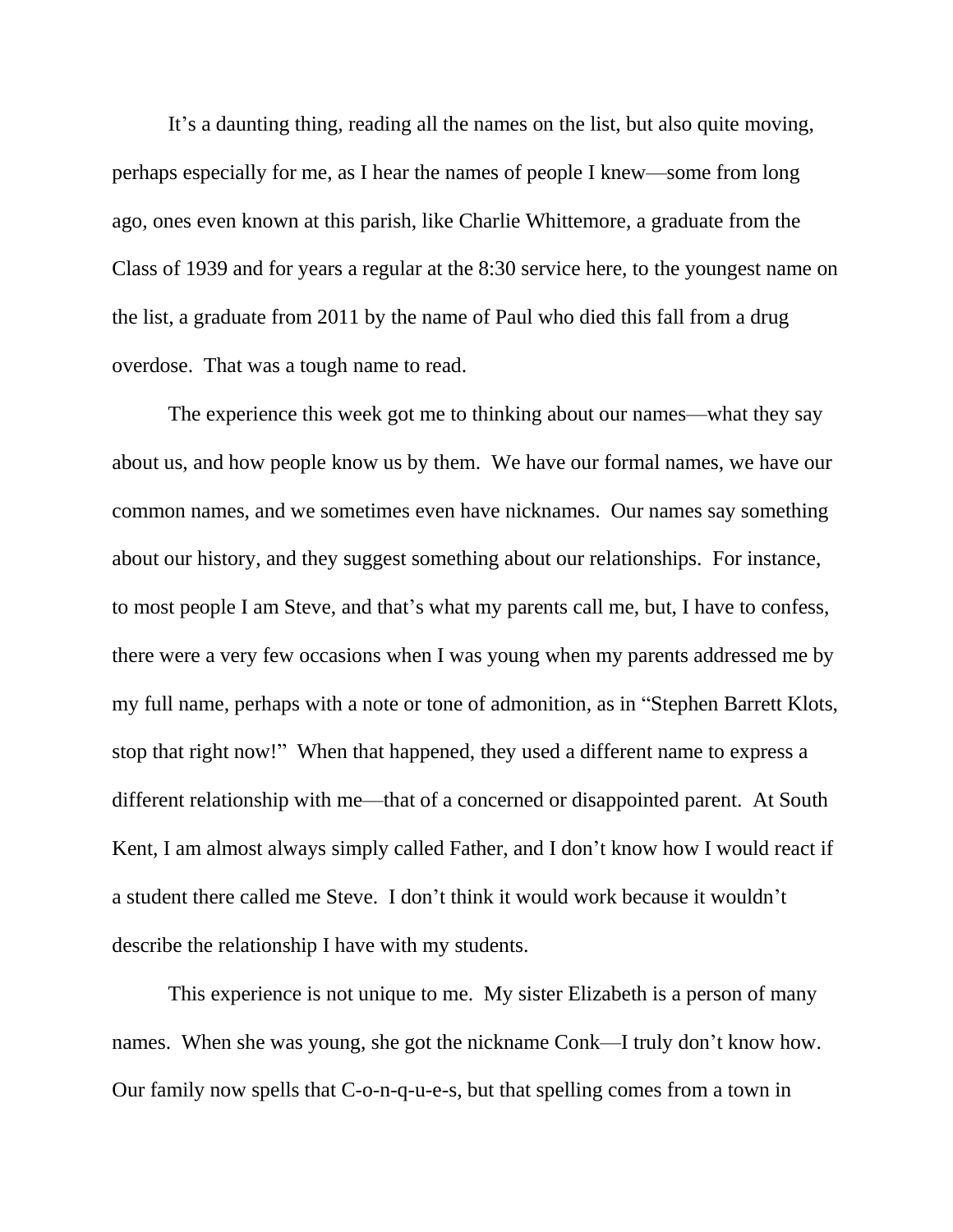France she visited in her teen years with my parents, and where my father duly took a photograph of her in front of the sign at the entrance to the town. Even today, when she calls me on the phone, she'll identify herself as Conques—but I assure you, that's not how she is known at work. It's a family thing, and her office would probably become worried about her if she started signing letters with the name Conques. There are, however, a few people from my childhood who still refer to her as Bittus because, when she was a toddler, one of her young friends could not say the name Elizabeth. It came out as Bittus, and so, to that family and some others in the neighborhood, Bittus is who she became.

What I mean to show by all of this is that names are a powerful thing. They can even describe our relationship with God. Two weeks ago, our Old Testament reading told the story of Jacob wrestling with a being, perhaps an angel of the Lord, at the river Jabbok. At the end of that match, the angel renamed Jacob—and he gave Jacob a new identity—as Israel, a name with many possible meanings, one being the One Who Wrestles with God. It was a name that captured the essence of Jacob's new relationship with God. This same thing happens for in baptism, when we are named. That name, given in baptism, in a way describes our relationship with God as well.

In short, names matter—because they convey something about us, and something about our relationships, and something about our relationship with God. They matter to us, and they matter to God as God has come to know us in Jesus Christ. Today is All Saints Sunday, and in this parish, as we did this past week at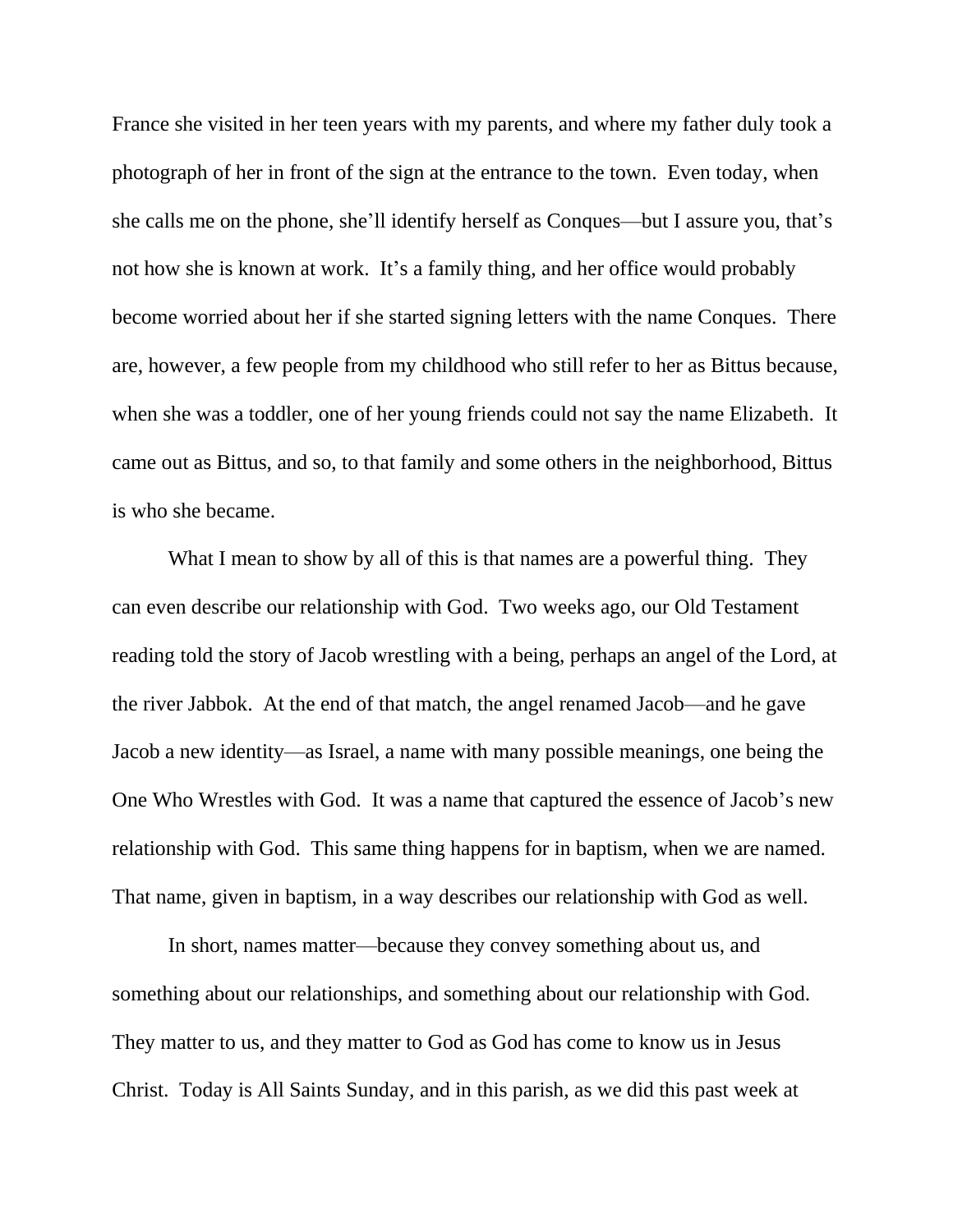South Kent, we are invited to remember in the prayers before God the names of our loved ones. (In the prayers, I will read off the list of remembrance—the list of names already turned in—and then invite you to add others as you feel moved.) This is a day for names—for the names of our loved ones, but also for the name of Jesus, the name, as today's Epistle says, that is above every name that is named.

In today's Gospel, we hear Luke's account of the Beatitudes, and Jesus' description of what it means to be a saint. It is much more stark than the more familiar Beatitudes from Matthew. Thus, instead of "blessed are the poor in spirit," we hear quite simply that "blessed are the poor." In Luke, Jesus finishes the Beatitudes with a list of commandments that, when followed, provides a good definition of saintliness: "Love your enemies, do good to those who hate you, bless those who curse you, pray for those who abuse you. If anyone strikes you on the cheek, offer the other also; and from anyone who takes away your coat do not withhold even your shirt.." It's all about being humble and and love and sacrificing oneself and what one can do for others. He sums this up by saying, "Do to others as you would have them do to you."

I believe there have been saints out there over the ages who have been such vessels of grace that they met those standards for saintliness nearly all of the time. Most of us, however, mostly muddle along somewhere in the middle. We try our best. We vow to do good. We intend to say our prayers. We strive to be patient and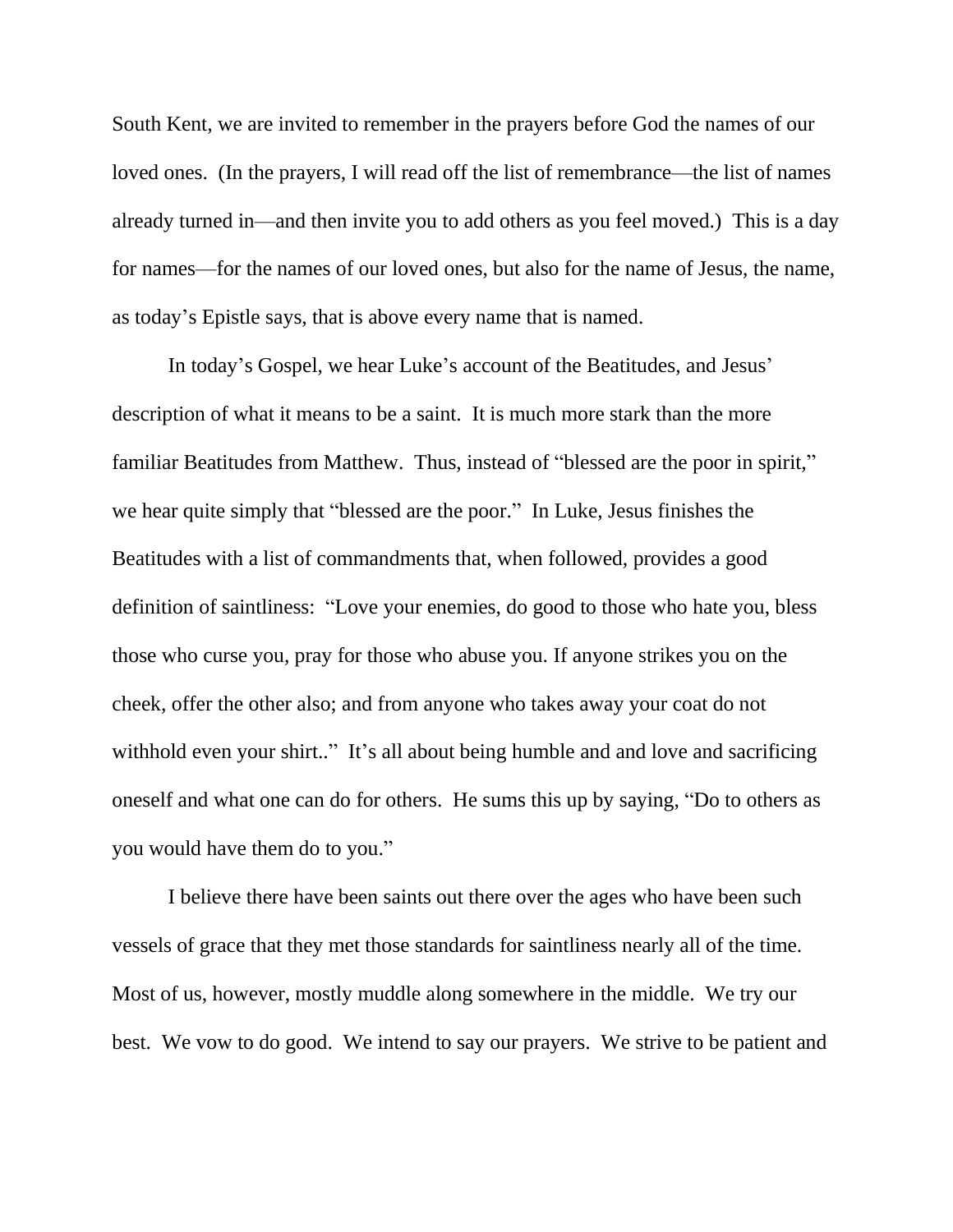loving and thoughtful of others. And yet, so often, we **know** when we fall short of **those** standards of holiness and saintliness.

On All Saints Sunday, it is important to remember that we do not just celebrate the faith of a select few, the superheroes of the faith. This is **All** Saints Sunday—in other words, not a day just for the saints we remember in our liturgical calendar, or the ones who have churches named after them, but **all** the saints, including the ones who, in their love, brought grace into our lives. We by name give thanks for God's ability to use the people in our lives to share his amazing grace—people who, like us, may have had their flaws, and may not have always lived saintly lives, and yet, like us are among God's beloved. We celebrate them and remember them by their names today too. By God's grace, the love of God came through their lives to us, and in saying their names, we give thanks to God for their lives. We speak those names because, grounded in our love for them and God's love for them in Jesus, they also matter to God. We trust that they have come to know, as Ephesians puts it in today's reading, "what are the riches of his glorious inheritance among the saints."

I think now of all of the men and women I have known across the years who have made a difference in my life—some closely, some distantly—and who have gone to their eternal rest. Yes, there were priests who mentored me, teachers who taught me, and grandparents who loved me. Some I knew well, and some were simply adults who were kind to me when I was child. Some of them called me Steve, a few of them might have wanted to call me in warning by my full name, and some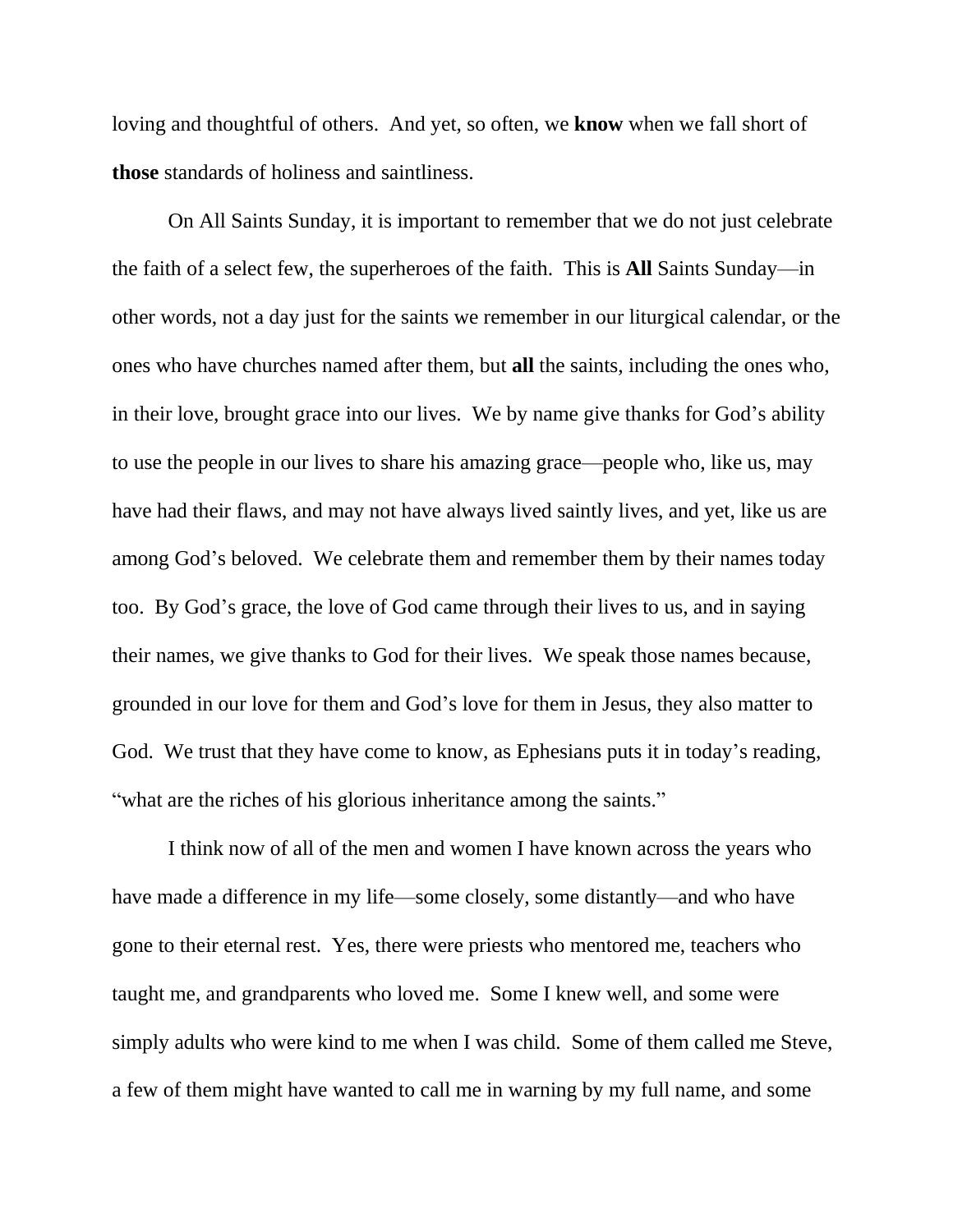indeed called me Father. Some of them were greatly blessed, and some endured great sorrows—I'm thinking, for instance, of that young alumnus named Paul who was buried a few weeks ago. None of them was perfect, but somehow God's grace was present in their lives and they made a difference in mine.

I am sure, if you think over the years of your lives, you can do the same with the many people you have known and loved. Perhaps you called that person by his or her baptismal name. Maybe you and those people had nicknames for each other. Undoubtedly there are some whose absence now still and always will fill you with sadness. You would want nothing more than to have that person or those persons sitting next to you in your pew today. Even so, when we say their names today, we assert our belief in the God of compassion and resurrection, who in Jesus, wept at the grave of his friend Lazarus, and who also loves us and those who have gone before us so much that he went to the cross and, in the words of the Apostles' Creed, descended to the dead. Yes, there **is** power to saying their names, and there is especially power in the name of Jesus.

On this day, on All Saints Day, we remember all of these people who are now in the everlasting and loving embrace of God, trusting that God knows each one of them by name, and loves each one of them as His son or daughter. For and with them, we sing the words of this day's great hymn: "For all the saints, who from their labors rest, who thee by faith before the world confessed, thy Name, O Jesus, be forever blessed"—and, when we leave here, we are invited to go on with our lives, to go on